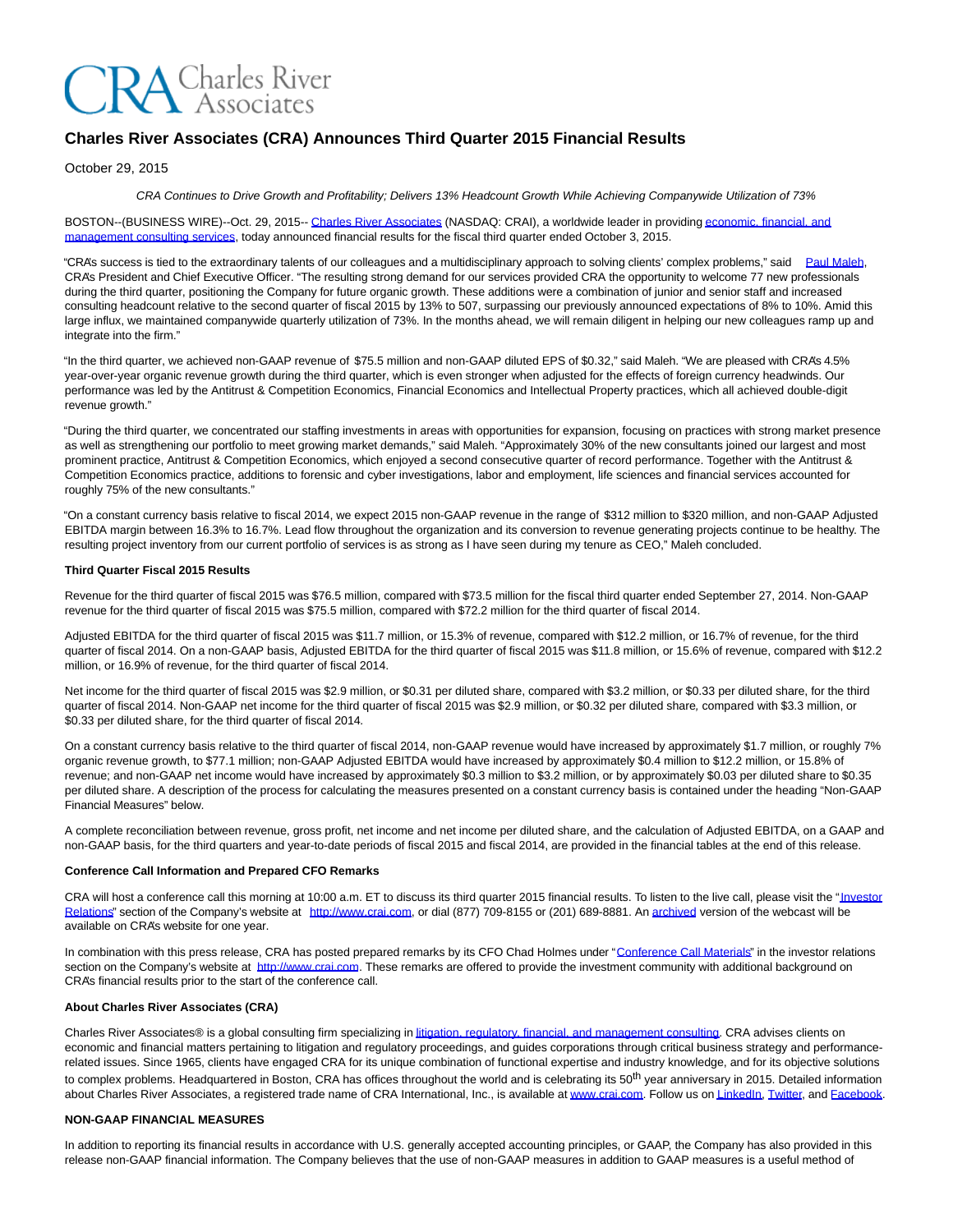evaluating its results of operations. The Company believes that presenting its financial results excluding the results of the Company's NeuCo subsidiary, excluding a non-cash charge resulting from an increase in a contingent liability for a future contingent consideration payment relating to a prior acquisition, and including a presentation of Adjusted EBITDA is important to investors and management because it is more indicative of the Company's ongoing operating results and financial condition. These non-GAAP financial measures should be considered in conjunction with, but not as a substitute for, the financial information presented in accordance with GAAP, and the results calculated in accordance with GAAP and reconciliations to those results should be carefully evaluated. The non-GAAP financial measures used by the Company may be calculated differently from, and therefore may not be comparable to, similarly titled measures used by other companies. Specifically, for the third quarter of fiscal 2015, the third quarter of fiscal 2014, the year to date period ended as of the third quarter of fiscal 2014, and its fiscal 2015 guidance, the Company has excluded NeuCo's results, and for the year to date period ended as of the third quarter of fiscal 2015, the Company has excluded NeuCo's results and a non-cash charge relating to an increased liability for a future contingent consideration payment related to a prior acquisition. Also, in calculating "Adjusted EBITDA" from income (loss) from operations for these fiscal periods, the Company has excluded the following non-cash expenses: depreciation and amortization, share-based compensation expenses, and amortization of forgivable loans.

Finally, the Company also believes that fluctuations in foreign currency exchange rates can significantly affect its financial results and provides a constant currency presentation to supplement disclosures regarding its results of operations and performance. The Company calculates constant currency amounts relative to a prior period, which also constitute non-GAAP financial information, by converting its current period local currency financial results using the prior period exchange rates. The Company has presented in this press release its non-GAAP revenue, gross profit, net income, earnings per diluted share and Adjusted EBITDA for the third quarter of fiscal 2015 on a constant currency basis relative to the third quarter of fiscal 2014, and its guidance for fiscal 2015 non-GAAP revenue and Adjusted EBITDA on a constant currency basis relative to fiscal 2014.

#### **SAFE HARBOR STATEMENT**

Statements in this press release concerning our future business, operating results and financial condition, including statements regarding any effect of increased headcount on our performance, our continuing future project lead flow or conversion rate, or containing any guidance regarding our future revenues, profits or other financial measures, including our 2015 non-GAAP revenue and non-GAAP Adjusted EBITDA margin, and statements using the terms "expect," "position," "anticipate," "believe" or similar expressions, are "forward-looking" statements as defined in Section 21 of the Exchange Act. These statements are based upon our current expectations and various underlying assumptions. Although we believe there is a reasonable basis for these statements and assumptions, and these statements are expressed in good faith, these statements are subject to a number of factors and uncertainties. Information contained in these forward-looking statements is inherently uncertain, and our actual performance and results may differ materially due to many important factors. Our actual non-GAAP revenue and non-GAAP Adjusted EBITDA margin in fiscal 2015 on a constant currency basis relative to fiscal 2014 could differ materially from the guidance presented herein as a result of, including, among other things, the loss of key employee consultants or non-employee experts; their failure to generate engagements for us; our inability to attract or hire qualified consultants or to utilize existing consultants; the unpredictable nature of litigation-related projects; dependence on the growth of our management consulting practice; the change in demand for our services; the potential loss of clients; changes in the law that affect our practice areas; global economic conditions; foreign exchange rate fluctuations; intense competition; and the timing of and amount of new hires. In addition to these factors, other factors that could cause our actual performance or results to differ materially from any forward-looking statements include, among others, our restructuring costs and attributable annual cost savings, changes in our effective tax rate, share dilution from our stock-based compensation, completing acquisitions and factors related to our completed acquisitions, including integration of personnel, clients and offices and unanticipated expenses and liabilities, the risk of impairment write downs to our intangible assets, including goodwill, if our enterprise value declines below certain levels, risks associated with acquisitions we may make in the future, risks inherent in international operations, changes in accounting standards, rules and regulations, management of new offices, the ability of customers to terminate engagements with us on short notice, our ability to integrate successfully new consultants into our practice, our ability to collect on forgivable loans should any become due, general economic conditions, risks inherent in litigation, the performance of our NeuCo subsidiary, and professional liability. Further information on these and other potential factors that could affect our financial results is included in our periodic filings with the Securities and Exchange Commission, including risks under the heading "Risk Factors." We cannot guarantee any future results, levels of activity, performance or achievement. We undertake no obligation to update any forward-looking statements after the date of this press release, and we do not intend to do so.

#### **CRA INTERNATIONAL, INC.**

#### **UNAUDITED CONDENSED CONSOLIDATED STATEMENTS OF OPERATIONS INCLUDING A RECONCILIATION TO NON-GAAP RESULTS FOR THE FISCAL QUARTER ENDED OCTOBER 3, 2015 COMPARED TO THE FISCAL QUARTER ENDED SEPTEMBER 27, 2014 (In thousands, except per share data)**

|                                                    |             |                                                 |    | Quarter Ended October 3, 2015 |                                   |         |                           | Quarter Ended September 27, 2014 |                    |    |                                         |    |                                   |                           |  |  |
|----------------------------------------------------|-------------|-------------------------------------------------|----|-------------------------------|-----------------------------------|---------|---------------------------|----------------------------------|--------------------|----|-----------------------------------------|----|-----------------------------------|---------------------------|--|--|
|                                                    |             | Adjustments<br>to<br><b>GAAP</b><br><b>GAAP</b> |    |                               |                                   |         | <b>Non-GAAP</b>           |                                  | <b>GAAP</b>        |    | <b>Adjustments</b><br>to<br><b>GAAP</b> |    |                                   | <b>Non-GAAP</b>           |  |  |
|                                                    | <b>GAAP</b> | $%$ of<br><b>Results Revenues</b>               |    | <b>Results</b><br>(NeuCo) (1) | <b>Non-GAAP</b><br><b>Results</b> |         | $%$ of<br><b>Revenues</b> | <b>GAAP</b><br><b>Results</b>    | $%$ of<br>Revenues |    | <b>Results</b><br>(NeuCo) (1)           |    | <b>Non-GAAP</b><br><b>Results</b> | $%$ of<br><b>Revenues</b> |  |  |
| Revenues                                           | \$76,525    | 100.0%                                          | \$ | 1,055                         | \$                                | 75,470  | 100.0%                    | \$73,483                         | 100.0%             | \$ | 1,265                                   | \$ | 72,218                            | 100.0%                    |  |  |
| Costs of services                                  | 52,029      | 68.0%                                           |    | 334                           |                                   | 51,695  | 68.5%                     | 49,417                           | 67.2%              |    | 392                                     |    | 49,025                            | 67.9%                     |  |  |
| Gross profit                                       | 24,496      | 32.0%                                           |    | 721                           |                                   | 23,775  | 31.5%                     | 24,066                           | 32.8%              |    | 873                                     |    | 23,193                            | 32.1%                     |  |  |
| Selling, general and                               |             |                                                 |    |                               |                                   |         |                           |                                  |                    |    |                                         |    |                                   |                           |  |  |
| administrative expenses                            | 18,355      | 24.0%                                           |    | 772                           |                                   | 17,583  | 23.3%                     | 16,674                           | 22.7%              |    | 874                                     |    | 15,800                            | 21.9%                     |  |  |
| Depreciation and amortization                      | 1,560       | 2.0%                                            |    | $\overline{\phantom{a}}$      |                                   | 1,560   | 2.1%                      | 1,597                            | 2.2%               |    |                                         |    | 1,597                             | 2.2%                      |  |  |
| Income (loss) from operations                      | 4,581       | 6.0%                                            |    | (51)                          |                                   | 4,632   | 6.1%                      | 5,795                            | 7.9%               |    | (1)                                     |    | 5,796                             | 8.0%                      |  |  |
| Interest expense, net                              | (235)       | $-0.3%$                                         |    | (14)                          |                                   | (221)   | $-0.3%$                   | (220)                            | $-0.3%$            |    | (17)                                    |    | (203)                             | $-0.3%$                   |  |  |
| Income (loss) before provision<br>for income taxes |             |                                                 |    |                               |                                   |         |                           |                                  |                    |    |                                         |    |                                   |                           |  |  |
| and noncontrolling interest                        | 4,346       | 5.7%                                            |    | (65)                          |                                   | 4,411   | 5.8%                      | 5,575                            | 7.6%               |    | (18)                                    |    | 5,593                             | 7.7%                      |  |  |
| Provision for income taxes                         | (1,533)     | $-2.0%$                                         |    | (42)                          |                                   | (1,491) | $-2.0%$                   | (2,386)                          | $-3.2%$            |    | (61)                                    |    | (2, 325)                          | $-3.2\%$                  |  |  |
| Net income (loss)                                  | 2,813       | 3.7%                                            |    | (107)                         |                                   | 2,920   | 3.9%                      | 3,189                            | 4.3%               |    | (79)                                    |    | 3,268                             | 4.5%                      |  |  |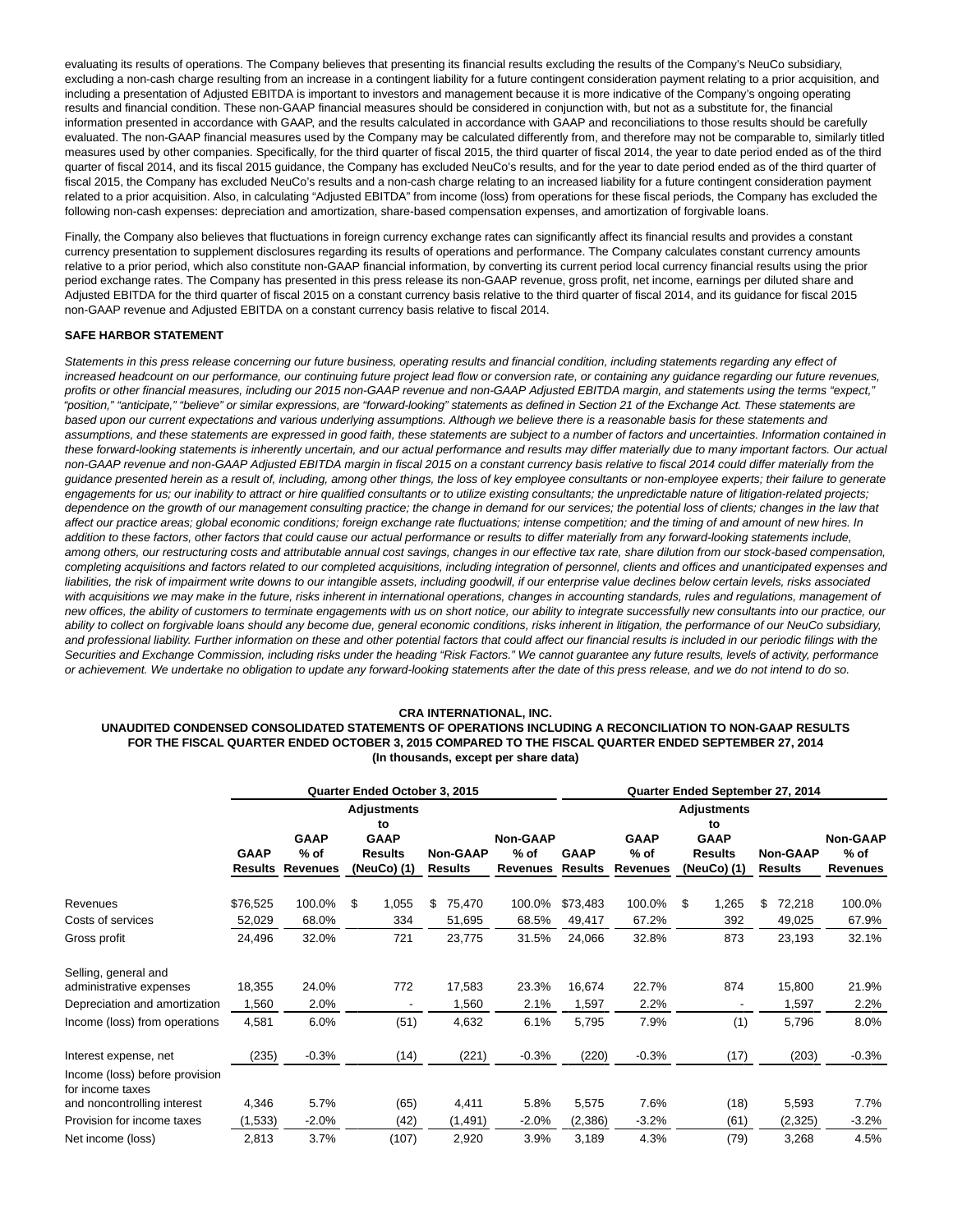Net loss attributable to noncontrolling interest, net of tax 47 0.1% 47 - 0.0% 35 0.0% 35 - 0.0% Net income attributable to CRA International, Inc. \$ 2,860 3.7% \$ (60) \$ 2,920 3.9% \$ 3,224 4.4% \$ (44) \$ 3,268 4.5% Net income per share attributable to CRA International, Inc.: Basic \$ 0.32 \$ 0.33 \$ 0.33 \$ 0.34 Diluted \$ 0.31 \$ 0.32 \$ 0.33 \$ 0.33 Weighted average number of shares outstanding: Basic 8,940 8,940 9,729 9,729 Diluted 9,086 9,086 9,919 9,919

(1) These adjustments include activity related to NeuCo in the Company's GAAP results.

#### **CRA INTERNATIONAL, INC.**

# **UNAUDITED CONSOLIDATED STATEMENTS OF OPERATIONS INCLUDING A RECONCILIATION TO NON-GAAP RESULTS FOR THE FISCAL YEAR TO DATE PERIOD ENDED OCTOBER 3, 2015 COMPARED TO THE FISCAL YEAR TO DATE PERIOD ENDED SEPTEMBER 27,**

**2014**

**(In thousands, except per share data)**

|                                                                                                                                |                               |                                          |                                                                                            | Year To Date Period Ended October 3, 2015                                |                                   | Year To Date Period Ended September 27, 2014 |                               |                                          |                                                                          |                                   |                                              |  |  |
|--------------------------------------------------------------------------------------------------------------------------------|-------------------------------|------------------------------------------|--------------------------------------------------------------------------------------------|--------------------------------------------------------------------------|-----------------------------------|----------------------------------------------|-------------------------------|------------------------------------------|--------------------------------------------------------------------------|-----------------------------------|----------------------------------------------|--|--|
|                                                                                                                                | <b>GAAP</b><br><b>Results</b> | <b>GAAP</b><br>$%$ of<br><b>Revenues</b> | <b>Adjustments</b><br>to<br><b>GAAP</b><br><b>Results</b><br>(Contingent<br>Liability) (1) | <b>Adjustments</b><br>to<br><b>GAAP</b><br><b>Results</b><br>(NeuCo) (2) | <b>Non-GAAP</b><br><b>Results</b> | <b>Non-GAAP</b><br>% of<br><b>Revenues</b>   | <b>GAAP</b><br><b>Results</b> | <b>GAAP</b><br>$%$ of<br><b>Revenues</b> | <b>Adjustments</b><br>to<br><b>GAAP</b><br><b>Results</b><br>(NeuCo) (2) | <b>Non-GAAP</b><br><b>Results</b> | <b>Non-GAAP</b><br>$%$ of<br><b>Revenues</b> |  |  |
| Revenues<br>Costs of                                                                                                           | \$231,099                     | 100.0%                                   | \$                                                                                         | \$<br>2,859                                                              | \$228,240                         | 100.0%                                       | \$227,912                     | 100.0%                                   | \$<br>3,738                                                              | \$224,174                         | 100.0%                                       |  |  |
| services                                                                                                                       | 156,523                       | 67.7%                                    | 833                                                                                        | 1,040                                                                    | 154,650                           | 67.8%                                        | 153,952                       | 67.5%                                    | 1,156                                                                    | 152,796                           | 68.2%                                        |  |  |
| Gross profit                                                                                                                   | 74,576                        | 32.3%                                    | (833)                                                                                      | 1,819                                                                    | 73,590                            | 32.2%                                        | 73,960                        | 32.5%                                    | 2,582                                                                    | 71,378                            | 31.8%                                        |  |  |
| Selling, general<br>and<br>administrative<br>expenses<br>Depreciation<br>and<br>amortization                                   | 55,105<br>4,766               | 23.8%<br>2.1%                            |                                                                                            | 2,405                                                                    | 52,700<br>4,766                   | 23.1%<br>2.1%                                | 51,297<br>4,746               | 22.5%<br>2.1%                            | 2,761                                                                    | 48,536<br>4,746                   | 21.7%<br>2.1%                                |  |  |
| Income (loss)<br>from operations                                                                                               | 14,705                        | 6.4%                                     | (833)                                                                                      | (586)                                                                    | 16,124                            | 7.1%                                         | 17,917                        | 7.9%                                     | (179)                                                                    | 18,096                            | 8.1%                                         |  |  |
| Interest and<br>other income<br>(expense), net<br>Income (loss)<br>before<br>(provision)<br>benefit for<br>income taxes<br>and | (337)                         | $-0.1%$                                  |                                                                                            | 570                                                                      | (907)                             | $-0.4%$                                      | (624)                         | $-0.3%$                                  | (23)                                                                     | (601)                             | $-0.3%$                                      |  |  |
| noncontrolling<br>interest                                                                                                     | 14,368                        | 6.2%                                     | (833)                                                                                      | (16)                                                                     | 15,217                            | 6.7%                                         | 17,293                        | 7.6%                                     | (202)                                                                    | 17,495                            | 7.8%                                         |  |  |
| Provision for<br>income taxes                                                                                                  | (5, 454)                      | $-2.4%$                                  |                                                                                            | (97)                                                                     | (5, 357)                          | $-2.3%$                                      | (7,629)                       | $-3.3%$                                  | (155)                                                                    | (7, 474)                          | $-3.3%$                                      |  |  |
| Net income<br>(loss)<br>Net loss<br>attributable to<br>noncontrolling                                                          | 8,914                         | 3.9%                                     | (833)                                                                                      | (113)                                                                    | 9,860                             | 4.3%                                         | 9,664                         | 4.2%                                     | (357)                                                                    | 10,021                            | 4.5%                                         |  |  |
| interest, net of                                                                                                               | 50                            | 0.0%                                     |                                                                                            | 50                                                                       |                                   | 0.0%                                         | 158                           | 0.1%                                     | 158                                                                      |                                   | 0.0%                                         |  |  |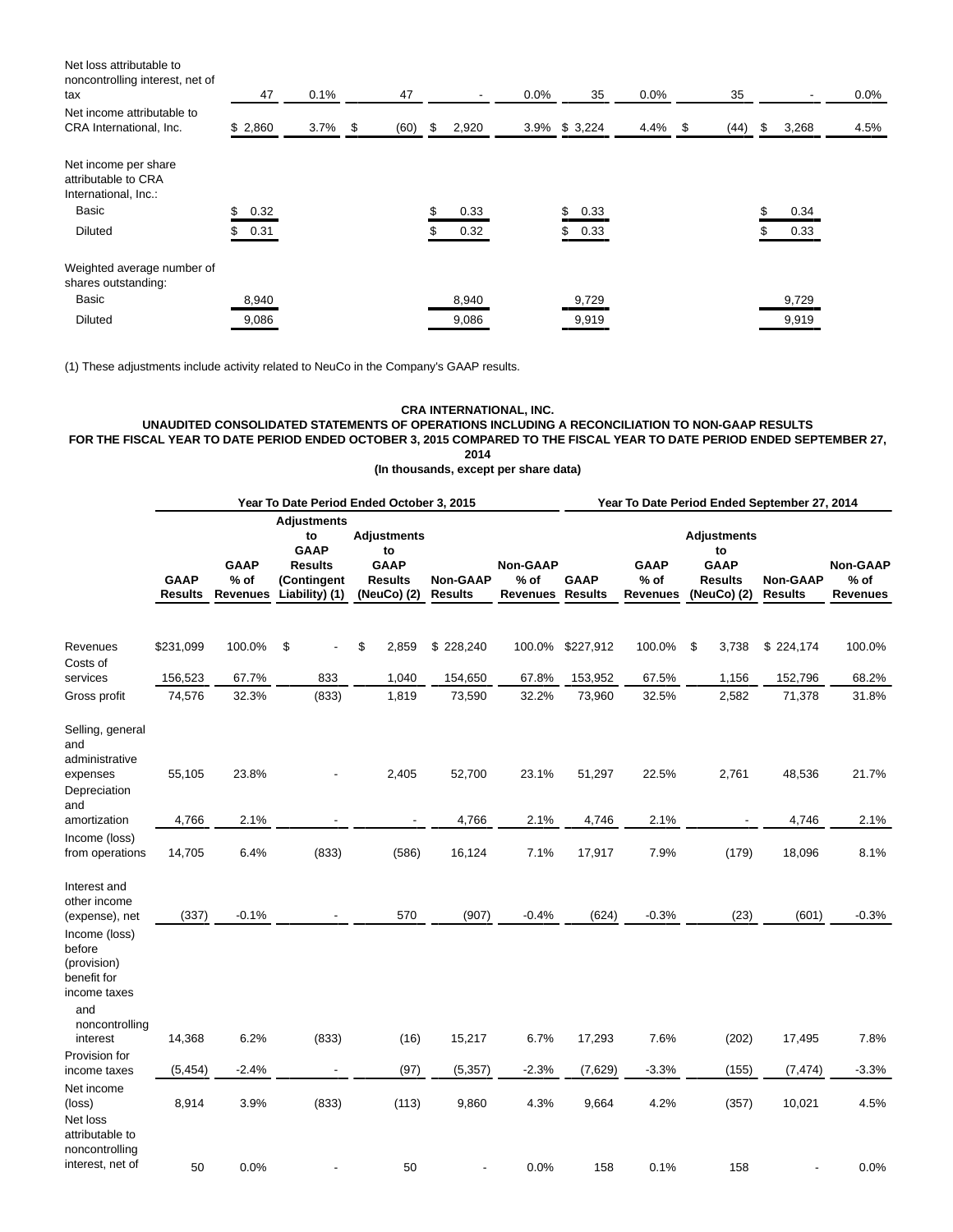| tax<br>Net income<br>attributable to<br>CRA<br>International,<br>Inc.       | $\mathbb{S}$ | 8,964 | 3.9% | $\mathfrak s$ | (833) | $\mathfrak s$ | $(63)$ \$ | 9,860      |    | 4.3% \$ 9,822 | $4.3\%$ \$ | (199) | \$<br>10,021 | 4.5% |
|-----------------------------------------------------------------------------|--------------|-------|------|---------------|-------|---------------|-----------|------------|----|---------------|------------|-------|--------------|------|
| Net income per<br>share<br>attributable to<br>CRA<br>International,<br>Inc. |              |       |      |               |       |               |           |            |    |               |            |       |              |      |
| Basic                                                                       | \$           | 0.98  |      |               |       |               |           | \$<br>1.08 | \$ | 0.99          |            |       | \$<br>1.01   |      |
| <b>Diluted</b>                                                              | \$           | 0.97  |      |               |       |               |           | 1.06       | S  | 0.98          |            |       | 1.00         |      |
| Weighted<br>average<br>number of<br>shares<br>outstanding:                  |              |       |      |               |       |               |           |            |    |               |            |       |              |      |
| Basic                                                                       |              | 9,055 |      |               |       |               |           | 9,055      |    | 9,892         |            |       | 9,892        |      |
| <b>Diluted</b>                                                              |              | 9,247 |      |               |       |               |           | 9,247      |    | 10,018        |            |       | 10,018       |      |

(1) These adjustments include activity related to an increase in the liability for future contingent consideration payments in connection with a previous acquisition.

(2) These adjustments include activity related to NeuCo in the Company's GAAP results.

## **CRA INTERNATIONAL, INC.**

#### **UNAUDITED ADJUSTED EBITDA INCLUDING A RECONCILIATION TO NON-GAAP ADJUSTED EBITDA FOR THE QUARTER AND YEAR TO DATE PERIOD ENDED OCTOBER 3, 2015 COMPARED TO THE QUARTER AND YEAR TO DATE PERIOD ENDED SEPTEMBER 27, 2014 (In thousands)**

|                                                         | Quarter Ended October 3, 2015                         |          |                                        |    |                                                                                                 |    |                                                                                 |    |                                               |                                            |                                                                 |        | Quarter Ended September 27, 2014         |                                                                                 |     |                                                  |        |                                              |  |  |  |
|---------------------------------------------------------|-------------------------------------------------------|----------|----------------------------------------|----|-------------------------------------------------------------------------------------------------|----|---------------------------------------------------------------------------------|----|-----------------------------------------------|--------------------------------------------|-----------------------------------------------------------------|--------|------------------------------------------|---------------------------------------------------------------------------------|-----|--------------------------------------------------|--------|----------------------------------------------|--|--|--|
|                                                         | <b>GAAP</b><br>Quarter<br>Ended<br>October<br>3, 2015 |          | <b>GAAP</b><br>% of<br><b>Revenues</b> |    | <b>Adjustments</b><br>to<br><b>GAAP</b><br><b>Results</b><br><b>Contingent</b><br>Liability (1) |    | <b>Adjustments Non-GAAP</b><br>to<br><b>GAAP</b><br><b>Results</b><br>NeuCo (2) |    | Quarter<br><b>Ended</b><br>October 3,<br>2015 | <b>Non-GAAP</b><br>% of<br><b>Revenues</b> | <b>GAAP</b><br>Quarter<br><b>Ended</b><br>September<br>27, 2014 |        | <b>GAAP</b><br>$%$ of<br><b>Revenues</b> | <b>Adjustments Non-GAAP</b><br>to<br><b>GAAP</b><br><b>Results</b><br>NeuCo (2) |     | Quarter<br><b>Ended</b><br>September<br>27, 2014 |        | <b>Non-GAAP</b><br>$%$ of<br><b>Revenues</b> |  |  |  |
| Income (loss)<br>from<br>operations                     | \$                                                    | 4,581    | 6.0%                                   | \$ |                                                                                                 | \$ | (51)                                                                            | \$ | 4,632                                         | 6.1%                                       | \$                                                              | 5,795  | 7.9%                                     | \$                                                                              | (1) | \$                                               | 5,796  | 8.0%                                         |  |  |  |
| Depreciation<br>and<br>amortization                     |                                                       | 1,560    | 2.0%                                   |    |                                                                                                 |    | $\overline{\phantom{a}}$                                                        |    | 1,560                                         | 2.1%                                       |                                                                 | 1,597  | 2.2%                                     |                                                                                 |     |                                                  | 1,597  | 2.2%                                         |  |  |  |
| <b>EBITDA</b>                                           |                                                       | 6,141    | 8.0%                                   |    |                                                                                                 |    | (51)                                                                            |    | 6,192                                         | 8.2%                                       |                                                                 | 7,392  | 10.1%                                    |                                                                                 | (1) |                                                  | 7,393  | 10.2%                                        |  |  |  |
| Share-based<br>compensation<br>expenses<br>Amortization |                                                       | 1,405    | 1.8%                                   |    |                                                                                                 |    | -                                                                               |    | 1,405                                         | 1.9%                                       |                                                                 | 1,507  | 2.1%                                     |                                                                                 |     |                                                  | 1,507  | 2.1%                                         |  |  |  |
| of forgivable<br>loans                                  |                                                       | 4,190    | 5.5%                                   |    |                                                                                                 |    | -                                                                               |    | 4,190                                         | 5.6%                                       |                                                                 | 3,340  | 4.5%                                     |                                                                                 |     |                                                  | 3,340  | 4.6%                                         |  |  |  |
| Adjusted<br><b>EBITDA</b>                               |                                                       | \$11,736 | 15.3%                                  | \$ |                                                                                                 | \$ | (51)                                                                            | S  | 11,787                                        | 15.6%                                      | \$                                                              | 12,239 | 16.7%                                    | \$                                                                              | (1) | \$                                               | 12,240 | 16.9%                                        |  |  |  |

|                                       |                          | Year to Date Period Ended October 3, 2015 |                                                              | Year to Date Period Ended September 27, 2014 |                                     |                                       |                                 |                                                  |                 |                                     |  |
|---------------------------------------|--------------------------|-------------------------------------------|--------------------------------------------------------------|----------------------------------------------|-------------------------------------|---------------------------------------|---------------------------------|--------------------------------------------------|-----------------|-------------------------------------|--|
| <b>GAAP</b><br><b>Year to</b><br>Date | GAAP<br>% of<br>Revenues | to<br><b>GAAP</b>                         | <b>Adiustments Adiustments Non-GAAP</b><br>to<br><b>GAAP</b> | Year to<br>Date                              | <b>Non-GAAP</b><br>% of<br>Revenues | <b>GAAP</b><br>Year to<br><b>Date</b> | <b>GAAP</b><br>% of<br>Revenues | <b>Adiustments Non-GAAP</b><br>to<br><b>GAAP</b> | Year to<br>Date | <b>Non-GAAP</b><br>% of<br>Revenues |  |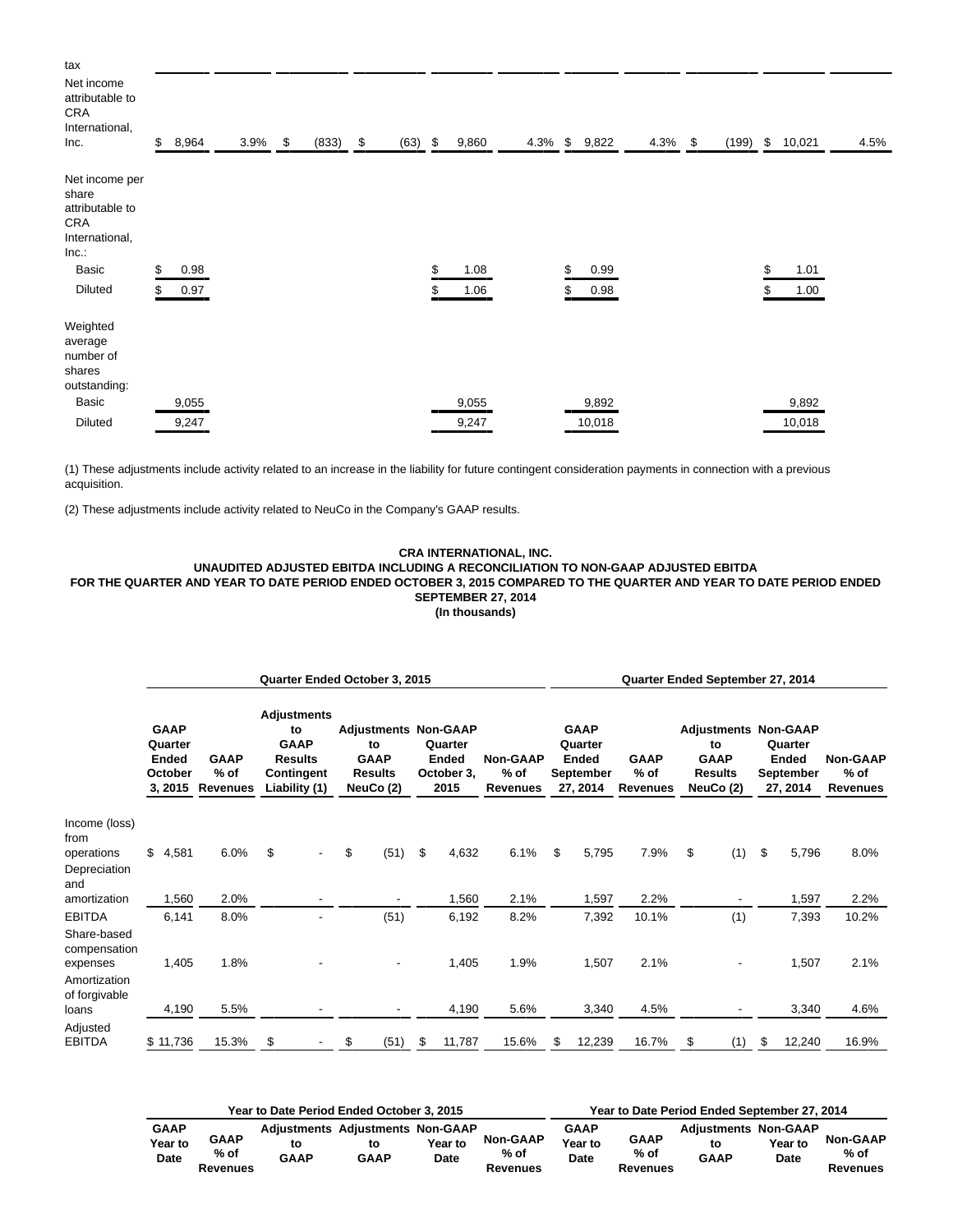|                                              | Period<br><b>Ended</b><br>October<br>3, 2015 |       | <b>Results</b><br><b>Contingent</b><br>Liability (1) |       | <b>Results</b><br>NeuCo (2) |    | Period<br><b>Ended</b><br>October 3,<br>2015 |       | Period<br><b>Ended</b><br>September<br>27, 2014 |        |       | <b>Results</b><br>NeuCo (2) |       |    | Period<br><b>Ended</b><br><b>September</b><br>27, 2014 |       |
|----------------------------------------------|----------------------------------------------|-------|------------------------------------------------------|-------|-----------------------------|----|----------------------------------------------|-------|-------------------------------------------------|--------|-------|-----------------------------|-------|----|--------------------------------------------------------|-------|
| Income (loss)<br>from<br>operations          | \$14,705                                     | 6.4%  | \$                                                   | (833) | \$<br>(586)                 | \$ | 16,124                                       | 7.1%  | \$                                              | 17,917 | 7.9%  | \$                          | (179) | \$ | 18,096                                                 | 8.1%  |
| Depreciation<br>and<br>amortization          | 4,766                                        | 2.1%  |                                                      |       | -                           |    | 4,766                                        | 2.1%  |                                                 | 4,746  | 2.1%  |                             |       |    | 4,746                                                  | 2.1%  |
| <b>EBITDA</b><br>Share-based<br>compensation | 19,471                                       | 8.4%  |                                                      | (833) | (586)                       |    | 20,890                                       | 9.2%  |                                                 | 22,663 | 9.9%  |                             | (179) |    | 22,842                                                 | 10.2% |
| expenses<br>Amortization<br>of forgivable    | 4,403                                        | 1.9%  |                                                      |       | -                           |    | 4,403                                        | 1.9%  |                                                 | 4,123  | 1.8%  |                             |       |    | 4,123                                                  | 1.8%  |
| loans                                        | 11,690                                       | 5.1%  |                                                      |       | -                           |    | 11,690                                       | 5.1%  |                                                 | 10,262 | 4.5%  |                             |       |    | 10,262                                                 | 4.6%  |
| Adjusted<br><b>EBITDA</b>                    | \$35,564                                     | 15.4% | S                                                    | (833) | \$<br>(586)                 | \$ | 36,983                                       | 16.2% | \$                                              | 37,048 | 16.3% | S                           | (179) |    | 37,227                                                 | 16.6% |

(1) These adjustments include activity related to an increase in the liability for future contingent consideration payments in connection with a previous acquisition.

(2) These adjustments include activity related to NeuCo in the Company's GAAP results.

#### **CRA INTERNATIONAL, INC. UNAUDITED CONDENSED CONSOLIDATED BALANCE SHEETS (In thousands)**

|                                            | October 3, January 3,<br>2015 |            |  | 2015    |  |  |
|--------------------------------------------|-------------------------------|------------|--|---------|--|--|
| Assets                                     |                               |            |  |         |  |  |
| Cash and cash equivalents                  | \$                            | 21,003 \$  |  | 48,199  |  |  |
| Accounts receivable and unbilled, net      |                               | 93,549     |  | 83,165  |  |  |
| Other current assets                       |                               | 38,701     |  | 33,803  |  |  |
| Total current assets                       |                               | 153,253    |  | 165,167 |  |  |
| Property and equipment, net                |                               | 28,471     |  | 14,696  |  |  |
| Goodwill and intangible assets, net        |                               | 85,770     |  | 87,060  |  |  |
| Other assets                               |                               | 42,329     |  | 48,089  |  |  |
| <b>Total assets</b>                        | \$                            | 309,823 \$ |  | 315,012 |  |  |
| Liabilities and shareholders' equity       |                               |            |  |         |  |  |
| <b>Current liabilities</b>                 | \$                            | 75,920 \$  |  | 88,394  |  |  |
| Long-term liabilities                      |                               | 17,860     |  | 11,914  |  |  |
| <b>Total liabilities</b>                   |                               | 93,780     |  | 100,308 |  |  |
| Total shareholders' equity                 |                               | 216,043    |  | 214,704 |  |  |
| Total liabilities and shareholders' equity | \$                            | 309,823 \$ |  | 315,012 |  |  |

#### **CRA INTERNATIONAL, INC. UNAUDITED CONDENSED CONSOLIDATED STATEMENTS OF CASH FLOWS** (In thousands)

Fiscal Year to Date Fiscal Year to Date Period Ended Period Ended October 3, 2015 September 27, 2014 Operating activities: Net income 5 8,914 \$ 9,664 Adjustments to reconcile net income

to net cash provided by (used in) operating activities,